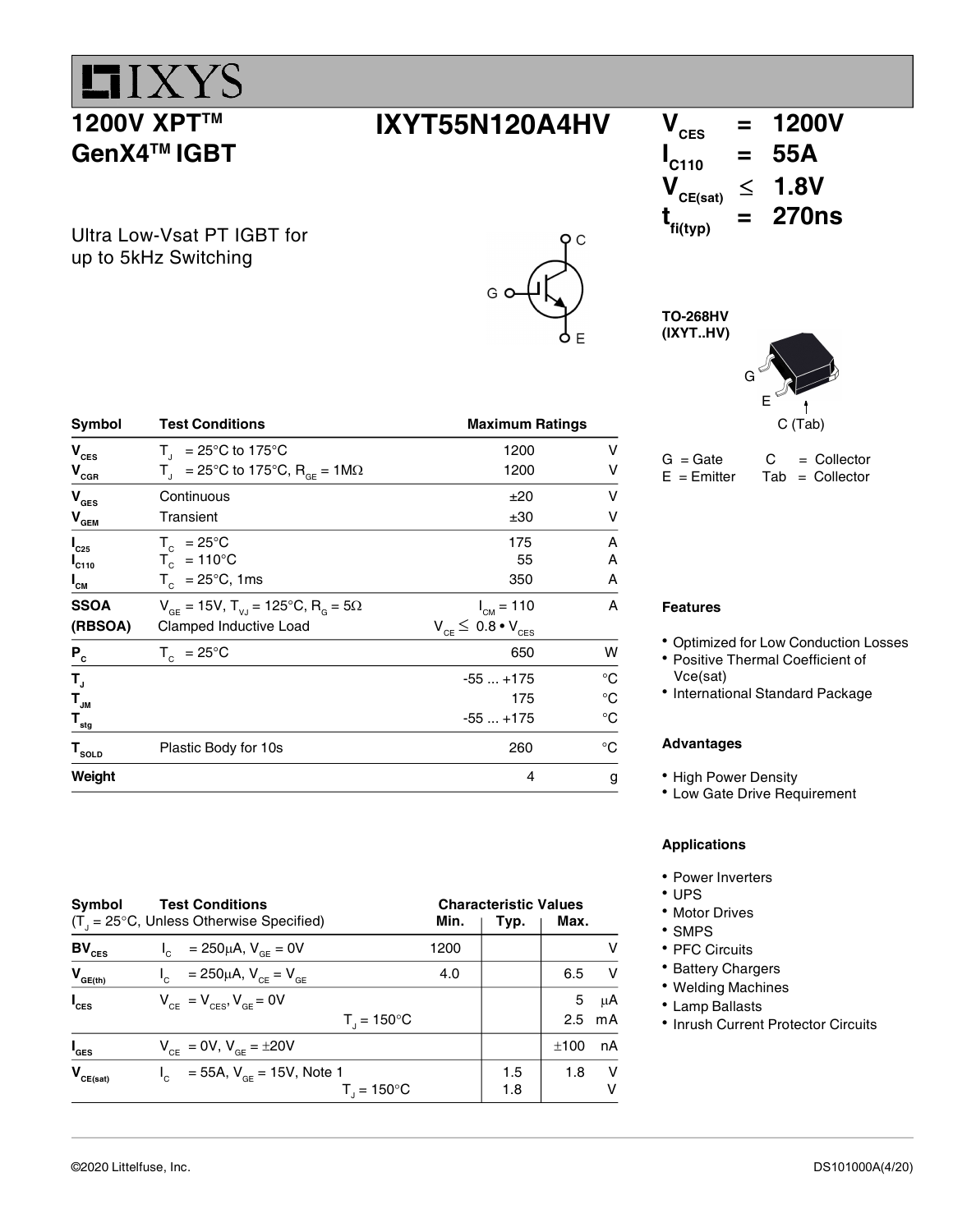

| <b>Symbol Test Conditions</b>          |                                                             | <b>Characteristic Values</b> |      |           |
|----------------------------------------|-------------------------------------------------------------|------------------------------|------|-----------|
|                                        | $(T_{\perp} = 25^{\circ}C$ Unless Otherwise Specified)      | Min.                         | Typ. | Max.      |
| $\boldsymbol{g}_{\text{fs}}$           | $I_c = 55A$ , $V_{cF} = 10V$ , Note 1                       | 22                           | 36   | S         |
| $C_{\rm ies}$                          |                                                             |                              | 2150 | рF        |
| $\mathbf{C}_\mathrm{oes}$              | $V_{CF} = 25V$ , $V_{GF} = 0V$ , f = 1MHz                   |                              | 125  | рF        |
| $\mathbf{C}_{\text{res}}$              |                                                             |                              | 80   | рF        |
| $\mathbf{Q}_{\text{g(on)}}$            |                                                             |                              | 110  | nС        |
| $\mathbf{Q}_{_{\mathbf{ge}}}$          | $I_c = 55A$ , $V_{GE} = 15V$ , $V_{CE} = 0.5 \cdot V_{CES}$ |                              | 17   | nС        |
| $\mathbf{Q}_{\underline{\mathrm{gc}}}$ |                                                             |                              | 56   | nС        |
| $\mathbf{t}_{\mathsf{d}(\mathsf{on})}$ |                                                             |                              | 23   | ns        |
| $t_{\rm n}$                            | Inductive load, $T_1 = 25^{\circ}C$                         |                              | 35   | ns        |
| $E_{\rm on}$                           | $I_c = 40A$ , $V_{GE} = 15V$                                |                              | 2.3  | mJ        |
| $t_{\text{\tiny{d(off)}}}$             | $V_{CE} = 0.5 \cdot V_{CES}$ , R <sub>G</sub> = 5 $\Omega$  |                              | 300  | ns        |
| $t_{\rm fl}$                           | Note 2                                                      |                              | 270  | ns        |
| $E_{\text{off}}$                       |                                                             |                              | 5.3  | mJ        |
| $\mathbf{t}_{\mathsf{d}(\mathsf{on})}$ |                                                             |                              | 21   | ns        |
| $t_{\rm n}$                            | Inductive load, $T_{J} = 150^{\circ}$ C                     |                              | 33   | ns        |
| $E_{\rm on}$                           | $I_c = 40A$ , $V_{GE} = 15V$                                |                              | 3.8  | mJ        |
| $t_{\text{\tiny{d(off)}}}$             | $V_{CE} = 0.5 \cdot V_{CES}$ , R <sub>G</sub> = 5 $\Omega$  |                              | 380  | ns        |
| $t_{\rm fl}$                           | Note 2                                                      |                              | 530  | ns        |
| $E_{\text{off}}$                       |                                                             |                              | 8.8  | mJ        |
| $R_{thJC}$                             |                                                             |                              |      | 0.23 °C/W |

Notes:

- 1. Pulse test,  $t \le 300 \mu s$ , duty cycle,  $d \le 2\%$ .
- 2. Switching times & energy losses may increase for higher  $\mathsf{V}_{\mathsf{CE}}$ (clamp),  $\mathsf{T}_{\mathsf{J}}$  or  $\mathsf{R}_{\mathsf{G}}$ .

Littelfuse Reserves the Right to Change Limits, Test Conditions, and Dimensions.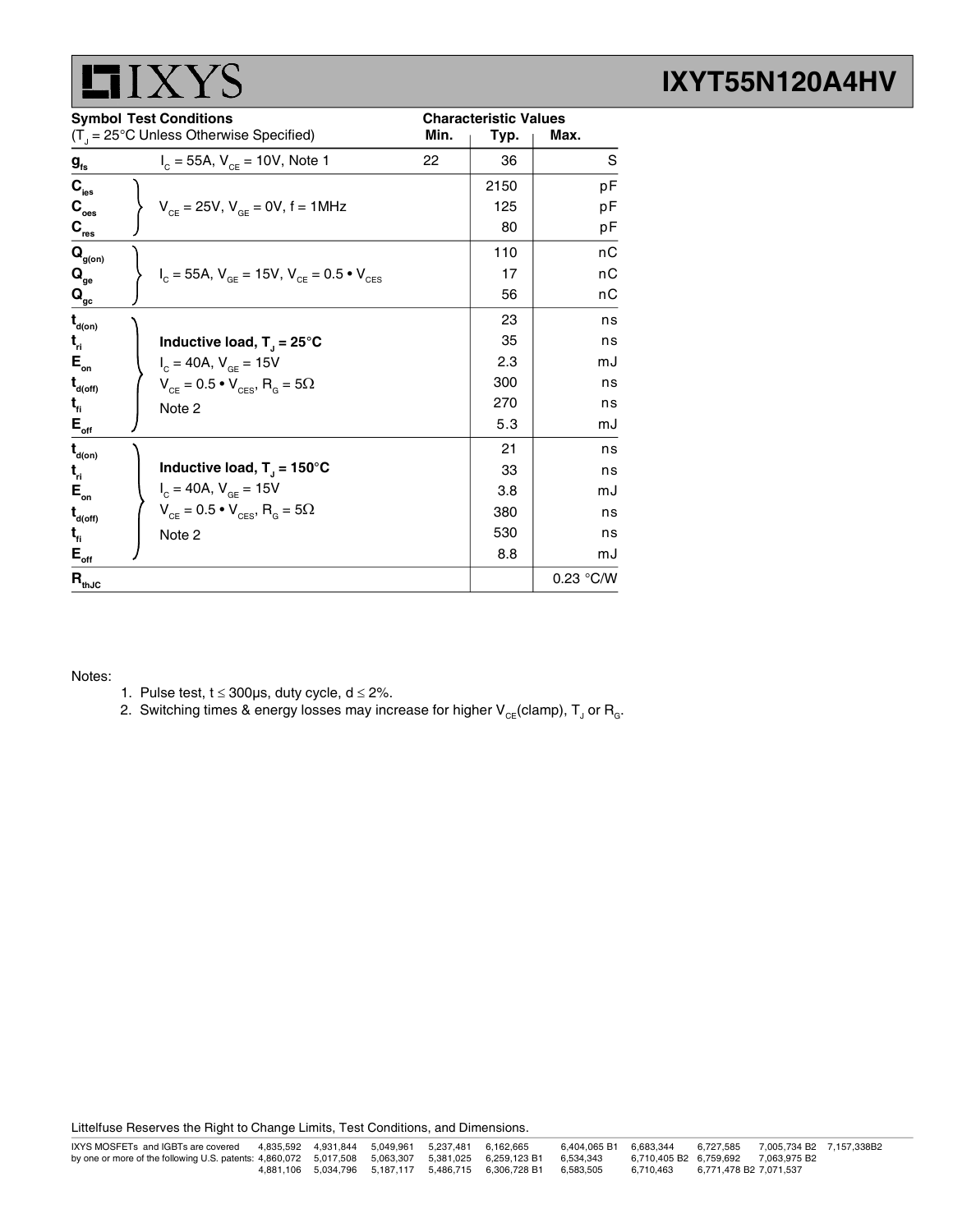

Fig. 3. Output Characteristics  $@T_J = 150°C$ 







Fig. 2. Extended Output Characteristics  $@T_J = 25^\circ C$ 



Fig. 4. Dependence of V<sub>CE(sat)</sub> on Junction Temperature



Fig. 6. Input Admittance

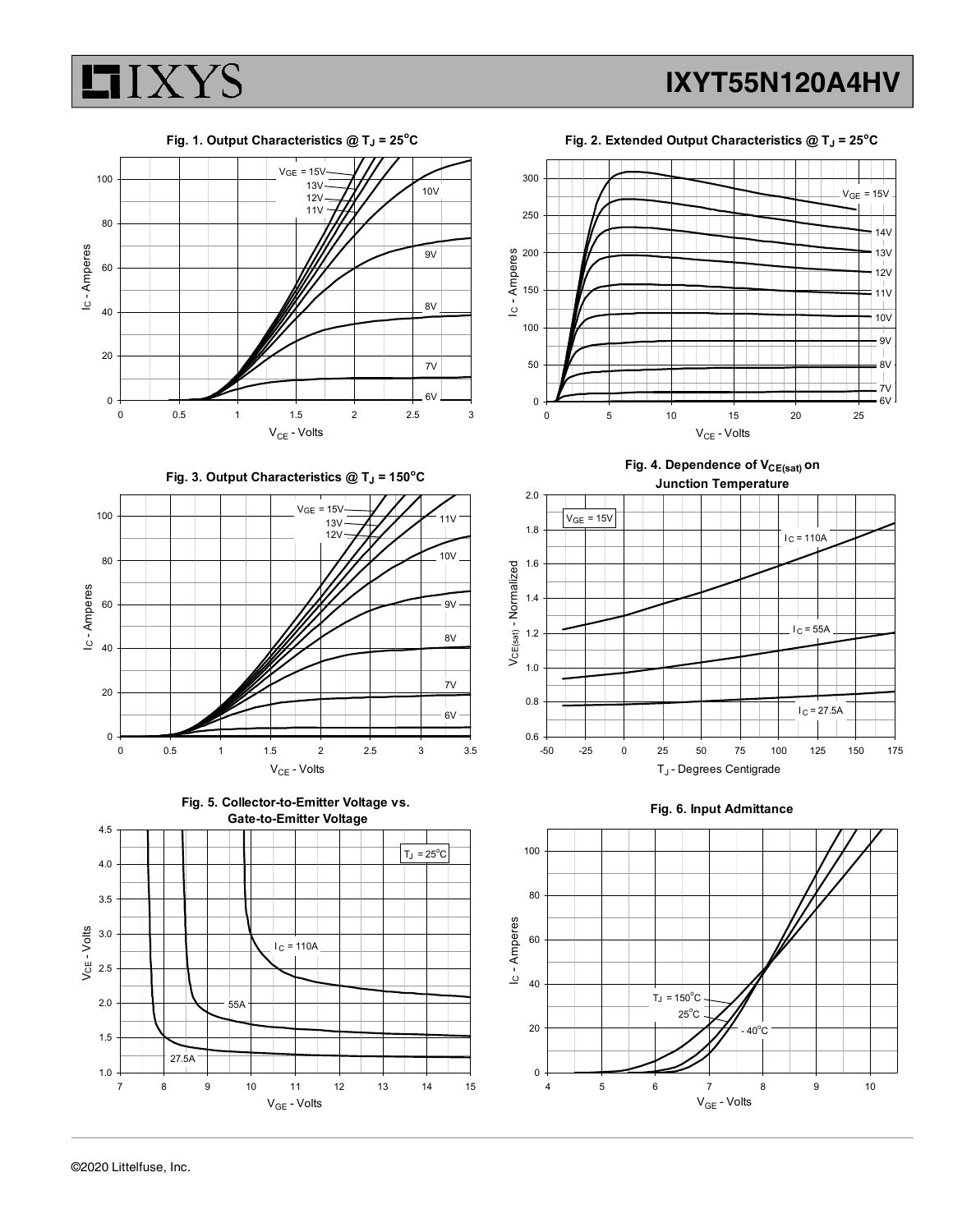

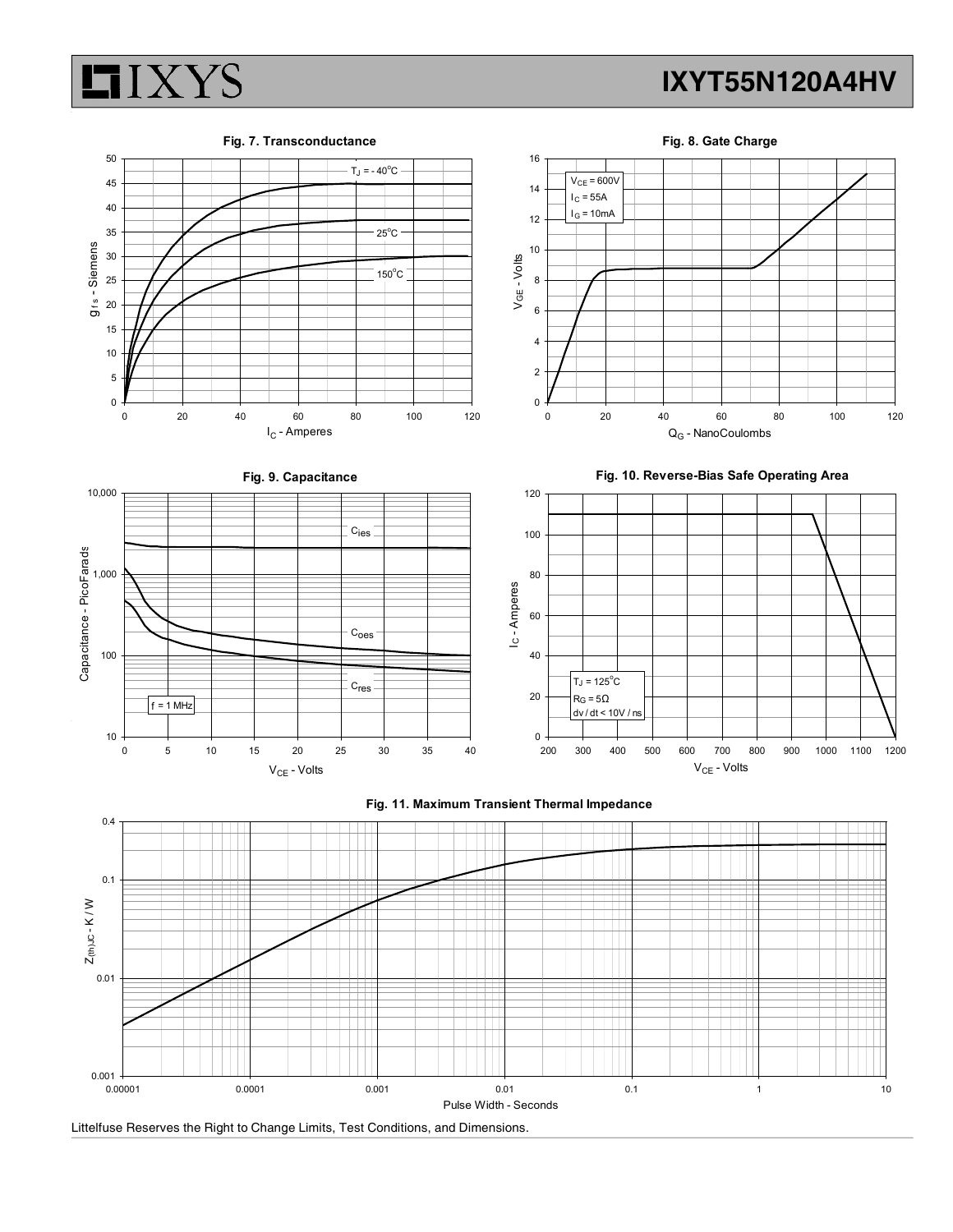I<sub>C</sub> - Amperes

 $\overline{0}$ 

d(off) - Nanoseconds

 $\overline{a}$  the state  $\overline{a}$ 

2

4

6

Eon - MilliJoules

 $8<sup>-1</sup>$ 

10

12

14

1

2

3

 $4\overline{0}$ 

Eon - MilliJoules

 $5^{\circ}$ 

6

7

8



RG - Ohms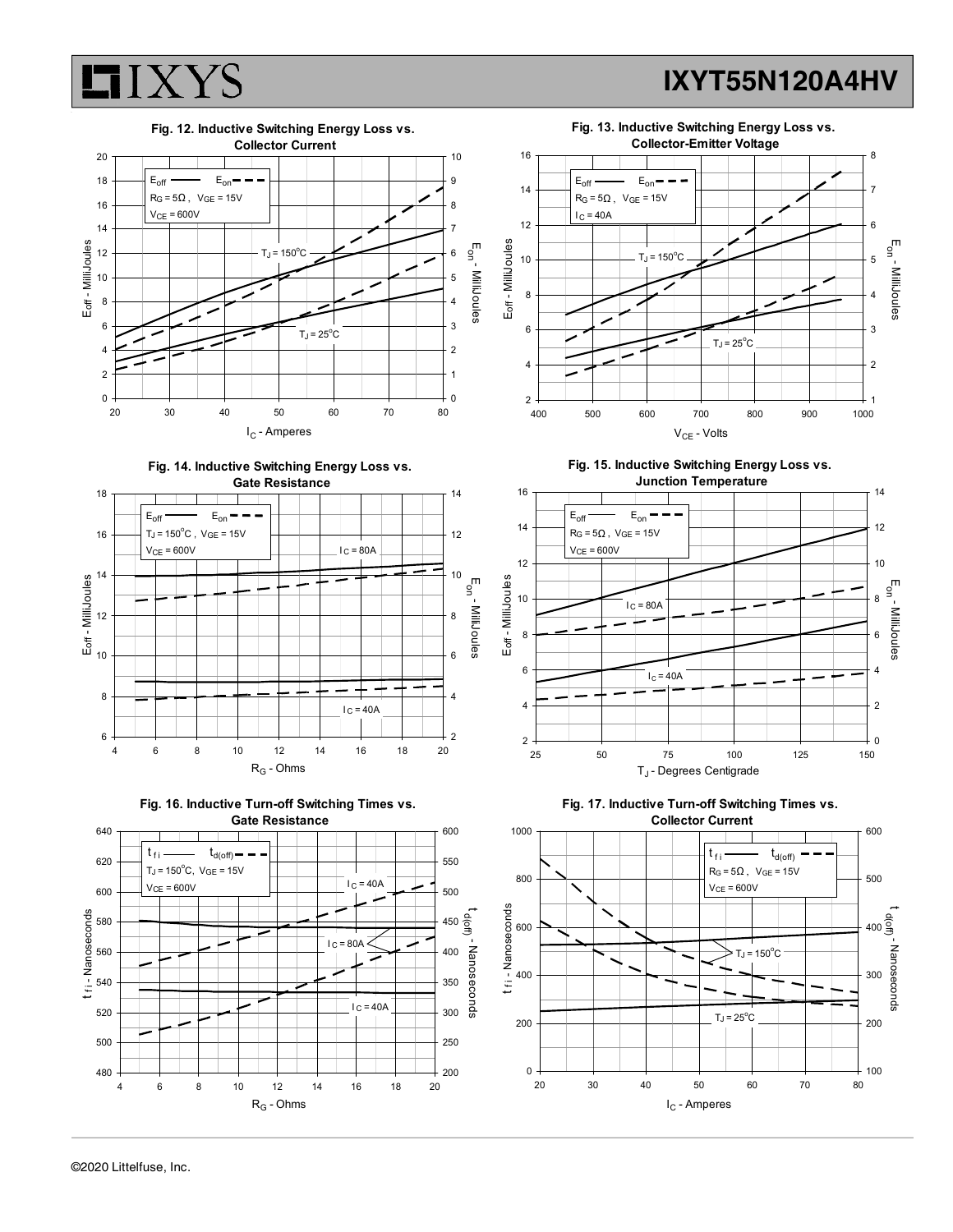







Fig. 21. Inductive Turn-on Switching Times vs. Junction Temperature<br>
145



Littelfuse Reserves the Right to Change Limits, Test Conditions, and Dimensions.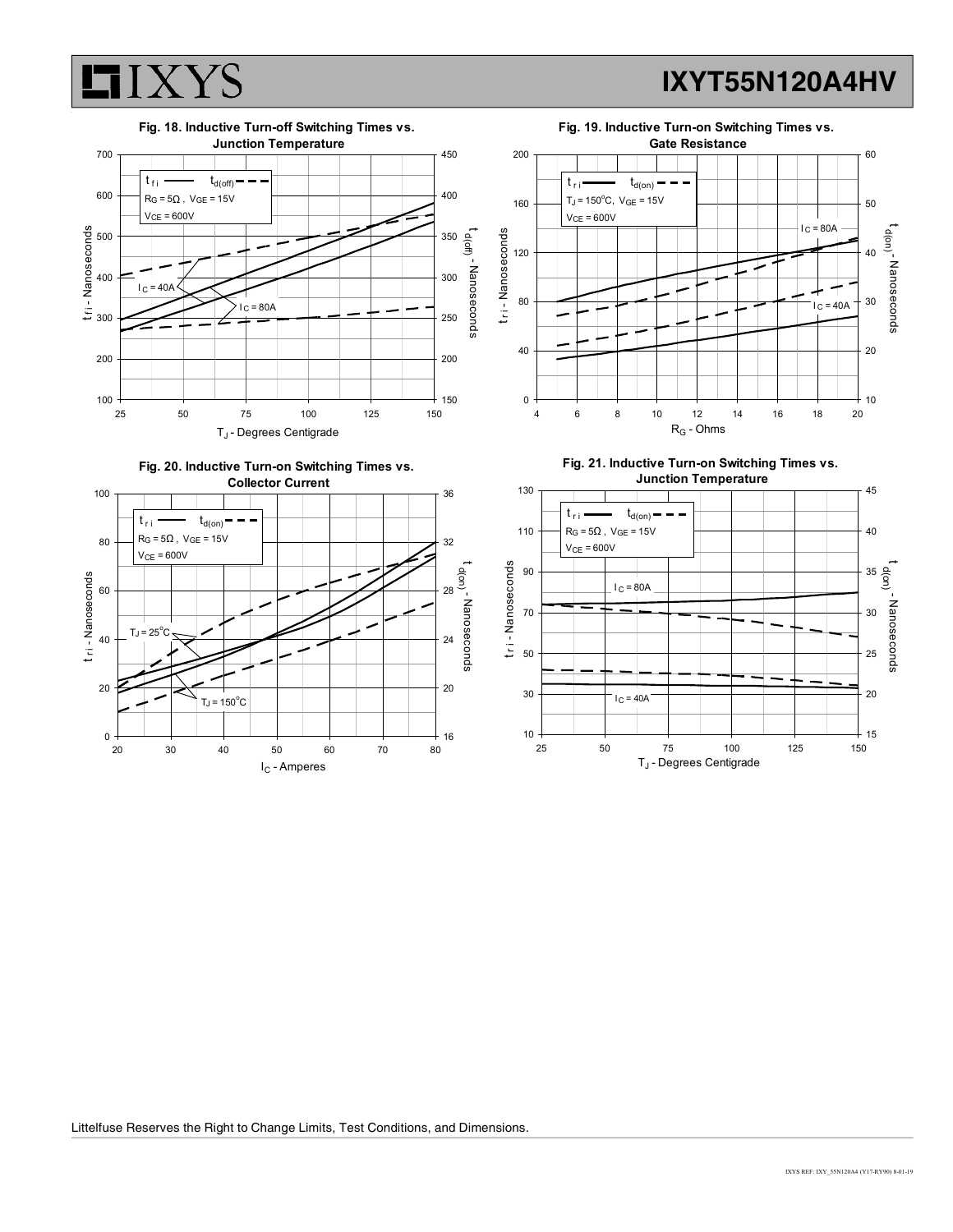# **LIXYS**

## IXYT55N120A4HV



l,

|                    | <b>INCHES</b> |            | <b>MILLIMETER</b>  |       |
|--------------------|---------------|------------|--------------------|-------|
| <b>SYM</b>         | MIN           | MAX        | МIИ                | MAX   |
| Α                  | .193          | .201       | 4.90               | 5.10  |
| Α1                 | .106          | .114       | 2.70               | 2.90  |
| А2                 | .001          | .010       | 0.02               | 0.25  |
| b                  | .045          | .057       | 1.15               | 1.45  |
| $\overline{\rm C}$ | .016          | .026       | 0.40               | 0.65  |
| C <sub>2</sub>     | .057          | .063       | 1.45               | 1.60  |
| D                  | .543          | .551       | 13.80              | 14.00 |
| D 1                | .465          | .476       | 1.80               | 12.10 |
| D2                 | .295          | .307       | 7.50               | 7.80  |
| D3                 | .114          | .126       | 2.90               | 3.20  |
| F.                 | .624          | .632       | 15.85              | 16.05 |
| E1                 | .524          | .535       | 13.30              | 13.60 |
| $\overline{e}$     | .215          | <b>BSC</b> | <b>BSC</b><br>5.45 |       |
| (e2)               | .374          | .386       | 9.50               | 9.80  |
|                    | .736          | .752       | 18.70              | 19.10 |
|                    | .067          | .079       | 1.70               | 2.00  |
|                    | .039          | .045       | 1.00               | 1.15  |
| $-3$               | .010          | BSC        | 0.25               | BSC   |
| 4                  | .150          | .161       | 3.80               | 4.10  |